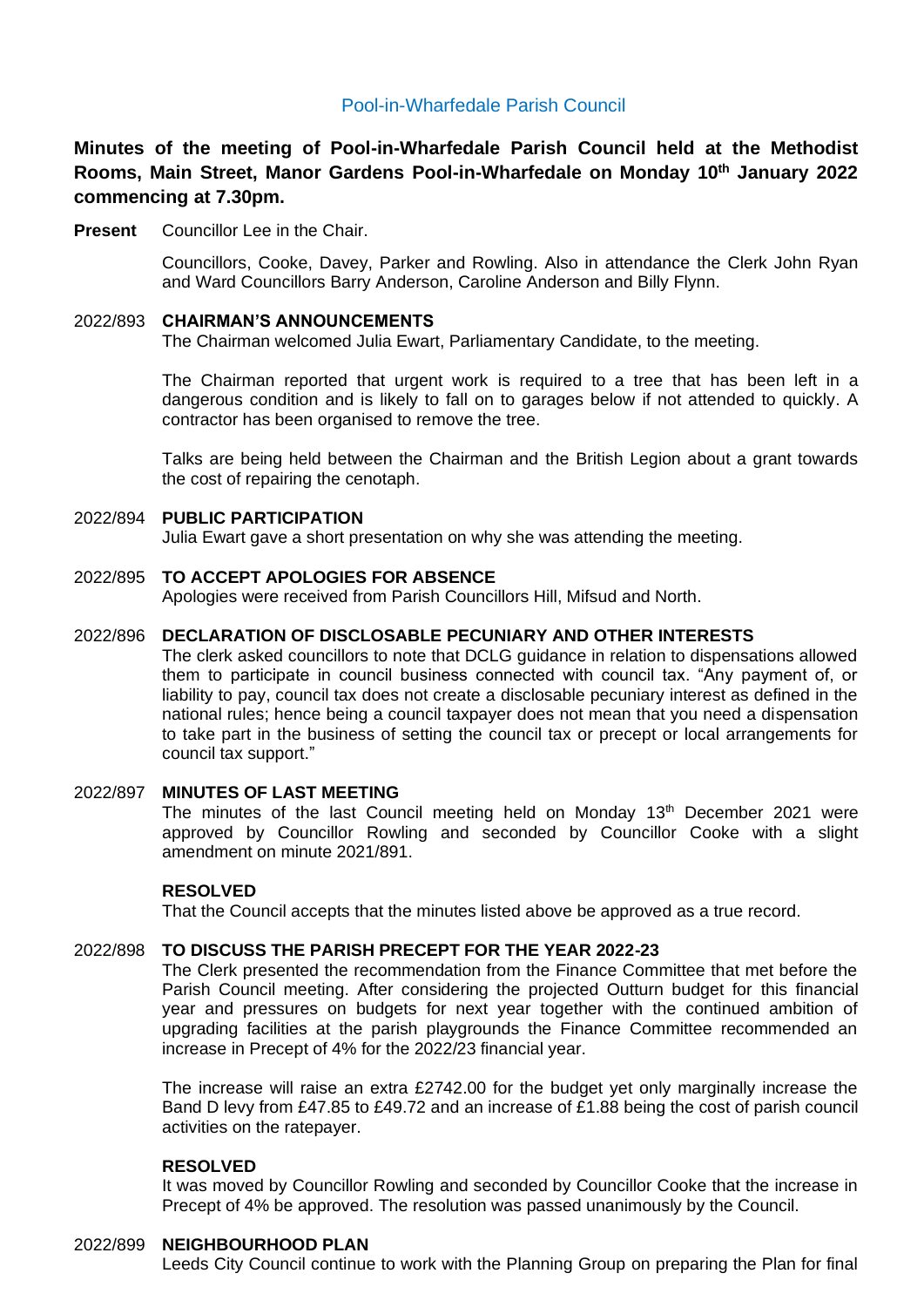consultation and referendum.

#### 2022/900 **ROAD SAFETY ISSUES IN POOL**

After some debate about the slow progress on the many road safety issues facing the village it was suggested by Councillor Parker that more evidence is required to support our case for improvements whilst Leeds City Council acknowledge much needs to be done various schemes lacked the priority to gain resources.

It was noted that the proposed 20 mph scheme has been agreed by Leeds Council but needs the agreement of the Police before it could go ahead. Similarly with the 30-mph scheme for Old Pool Bank this was seen as favourable by Leeds Council back lacked priority in terms of resources.

It was also noted that residents have called for more speed checks to be undertaken by the Police. Councillors also discussed the data from the SID machine on Pool Bank New Road. Whilst the number of cars identified as speeding is low it was noted that the SID is having an effect in slowing down drivers when it came into sight.

Further it was noted that some residents are not happy about the position of the SID Councillors felt more time was needed at this location to get a better understanding of its effectiveness. Movement of the SID will be considered again in the longer term.

## **RESOLVED**

That the Clerk report back to the next meeting on ways evidence can be collected from councillors and residents to assist the case put forward for road safety improvement schemes within Pool. The clerk will also respond to those residents concerns about the current location of the SID machine and explain the Council's position and contact Arthington Parish Council for their views on speed limits on Arthington Lane.

## 2022/901 **PLAYGROUND INSPECTIONS**

The clerk up dated councillors on the information gathered regarding annual and interim inspections. Councillors asked that further information be requested from the current Playground Company carrying out the Inspections.

## 2022/902 **COUNCIL COMMUNICATIONS**

The Clerk brought Councillors up to date following the discussion at the November meeting about the setting up of a Facebook Page for the Parish Council. This has now largely been established and a link has been made with the Residents Community Facebook Page, a few notices have been placed on that website.

Councillor Hill circulated a paper on proposals for improving communications through social media, particularly Facebook. The paper was discussed but Councillors felt the detail and ideas need to be thoroughly addressed and this is better done at a separate meeting with more time. The clerk was asked to contact Councillor Hill to make the necessary arrangements.

#### 2022/903 **REPORTS FROM MEMBERS**

Councillor Parker brought Councillors up to date on the improvements to the telephone box which is to become a children's library. It was expected that the work would be completed in the next few days. Once finished the clerk will inform the promoters of the scheme and residents that children's books can be placed in the library.

Councillor Parker reported that the Recreation Ground Committee were once again concerned about the security of their facilities, largely concerning unauthorised trespass on their land. Security on their borders, gates etc are being reviewed and it was noted that this may impact on access points owned by the Parish.

Councillor Lee asked Councillors to note that a special event is being held to celebrate the 70 anniversary of the opening of Old Pool Bank Village Hall in June 2022. Also for councillors to note is the Brass Band Concert on July  $23<sup>rd</sup>$  2022 being organised by the British Legion at West Park Rugby Ground.